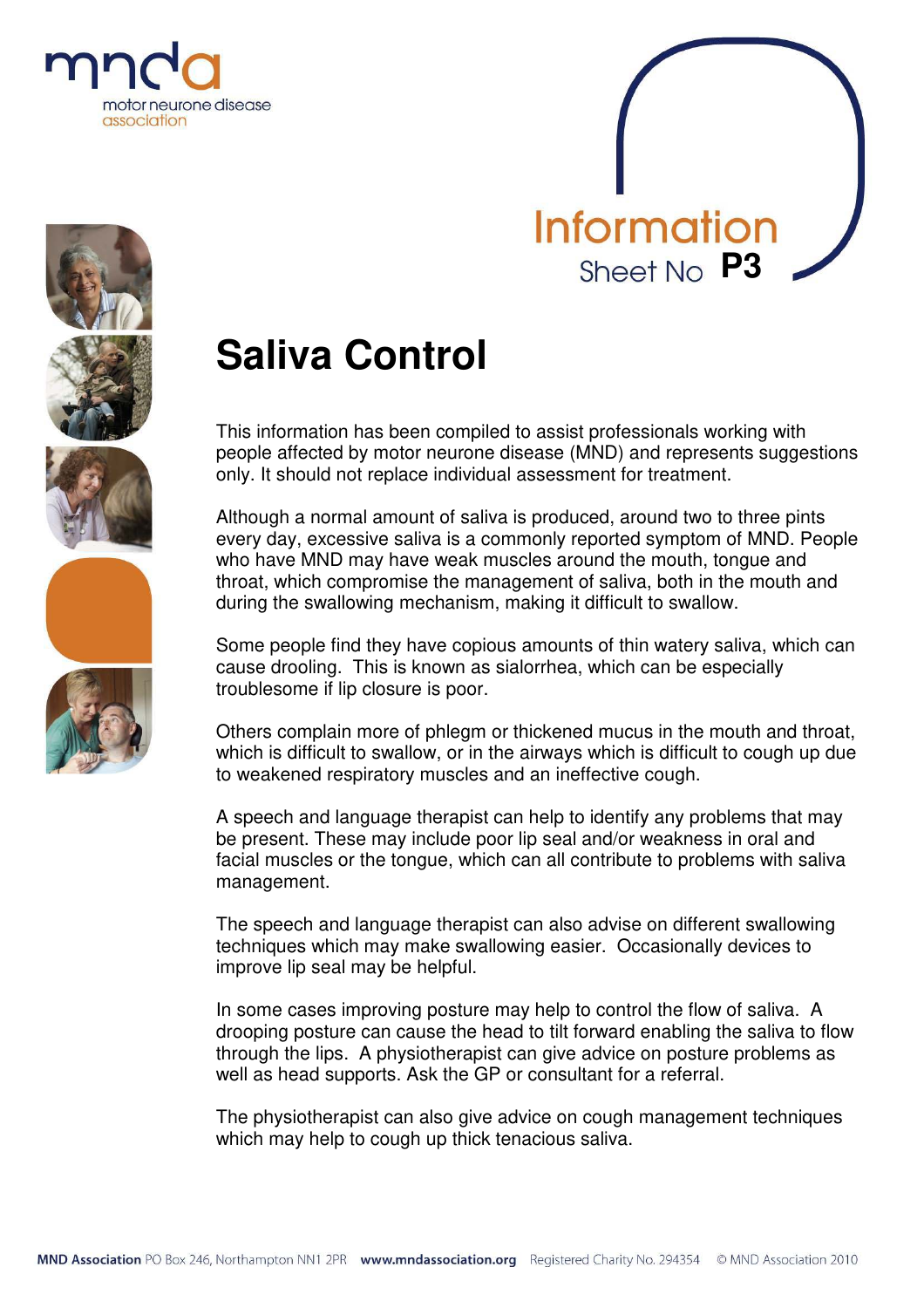# **Medication**

The GP may be able to prescribe a medication to 'dry' up or reduce watery saliva. If mucus is the problem, other medication may be more appropriate. However, medication to dry watery saliva can lead to thick tenacious saliva.

**Note:** *Always consult a doctor before taking any medication as there may be contra-indications.*

**Note:** *before putting any medication through the PEG check with the pharmacist that it won't harden and clog the tube.*

## **Excessive watery saliva**

Some relief for this condition can be given with the following:

*Please note: for drug dosages please refer to the British National Formulary (BNF).*

| <b>Medication</b>                                           | <b>Application</b>                     | <b>Comments</b>                                                                                                                                                                                                                             |
|-------------------------------------------------------------|----------------------------------------|---------------------------------------------------------------------------------------------------------------------------------------------------------------------------------------------------------------------------------------------|
| <b>Atropine</b><br>May cause<br>confusion in the<br>elderly | eye drops                              | sublingually (unlicensed for oral<br>intake)                                                                                                                                                                                                |
|                                                             | tablets                                |                                                                                                                                                                                                                                             |
|                                                             | sulphate suspension                    |                                                                                                                                                                                                                                             |
| <b>Hyoscine</b>                                             | <b>Kwells</b>                          | orally or sublingually                                                                                                                                                                                                                      |
| May cause<br>confusion in the<br>elderly                    | subcutaneous or<br>intramuscular       |                                                                                                                                                                                                                                             |
|                                                             | Hyoscine<br>Hydrobromide               | injections or oral                                                                                                                                                                                                                          |
|                                                             | Hyoscine<br>Butylbromide<br>'Buscopan' | Syringe driver, tablets, oral or<br>subcutaneous infusion                                                                                                                                                                                   |
|                                                             | nebulized                              | or use saline                                                                                                                                                                                                                               |
|                                                             | tablets                                |                                                                                                                                                                                                                                             |
|                                                             | Scopoderm patches                      | try cutting the patch to reduce<br>size if an over-drying effect is<br>experienced. Moving the patch<br>from behind the ear to the upper<br>arm or torso is another option,<br>partiularly if an allergic reaction<br>occurs behind the ear |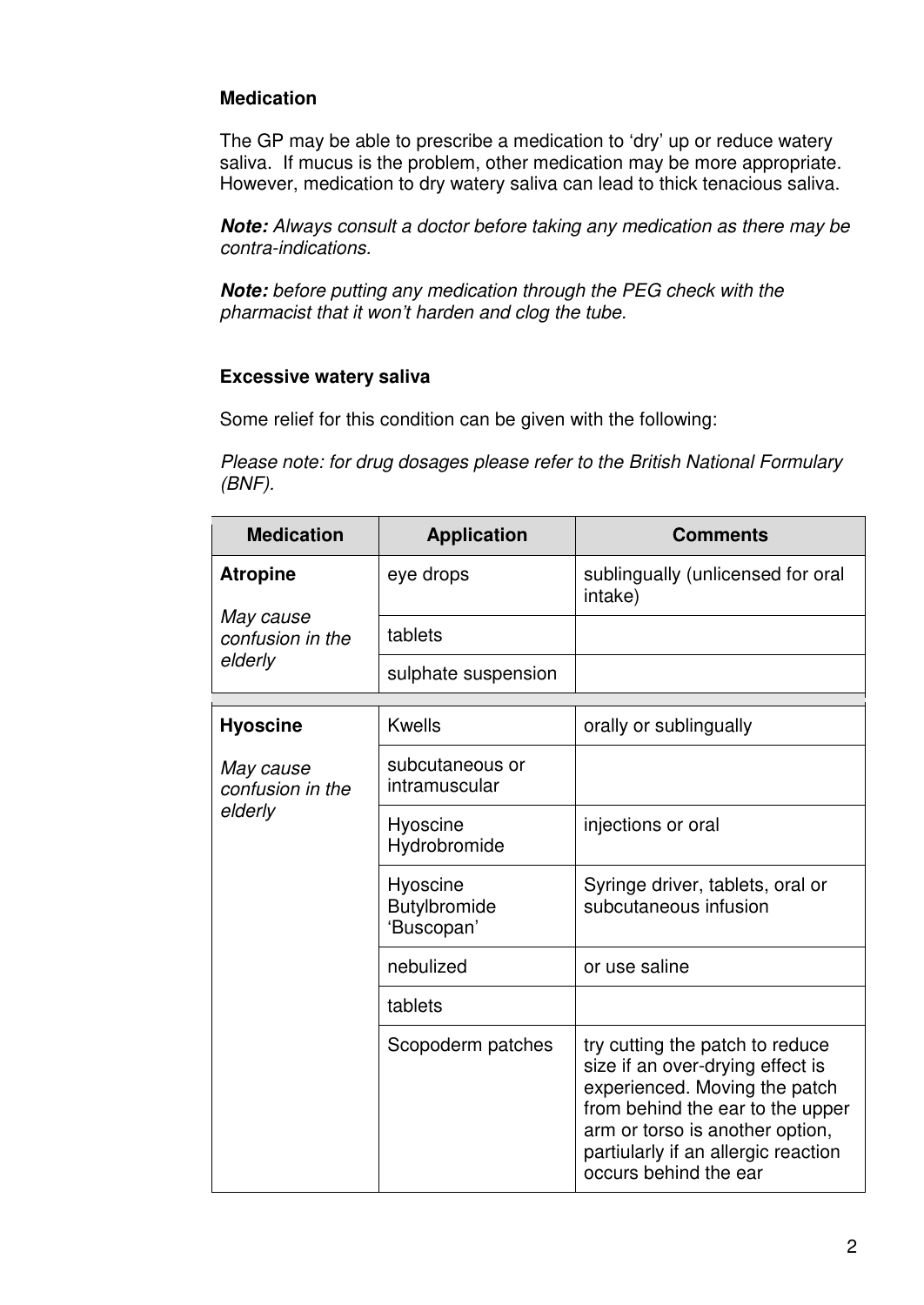|                                       | Transcop patches                                                                                               | unlicensed drug           |
|---------------------------------------|----------------------------------------------------------------------------------------------------------------|---------------------------|
| Glycopyrronium                        | subcutaneous or                                                                                                |                           |
| <b>Bromide</b><br>(Glycopyrrolate)    | syringe driver                                                                                                 |                           |
|                                       | orally or via a PEG in<br>an unpreserved<br>suggested solution<br>(watch for<br>constipation)                  |                           |
|                                       |                                                                                                                |                           |
| <b>Tricyclic</b><br>antidepressents   | Amitriptyline as<br>tablets or oral<br>solution                                                                | side effect - dries mouth |
|                                       |                                                                                                                |                           |
| <b>Antihypertensive</b><br>medication | Clonidine as<br>injectable solution,<br>tablets or patches.<br>Can also be<br>administered via a<br><b>PEG</b> |                           |

The following natural products may also assist with excessive watery saliva:

- Sage (capsules, tea or tincture)
- Dark Grape Juice

Or try these additional suggestions:

- Alter the person's position to make it easier for them to swallow
- Consider a collar to support the head (see physiotherapist)

# **Thick Tenacious Mucus/Saliva**

Dehydration, mouth breathing and evaporation of saliva can cause thick mucus to build up in the mouth and at the back of the throat. This may produce stringy mucus and cause airways to become blocked, which can be very distressing. It may be more troublesome after meal times.

Some relief for this condition could also be given with the following:

*Please note: for drug dosages please refer to the British National Formulary (BNF).*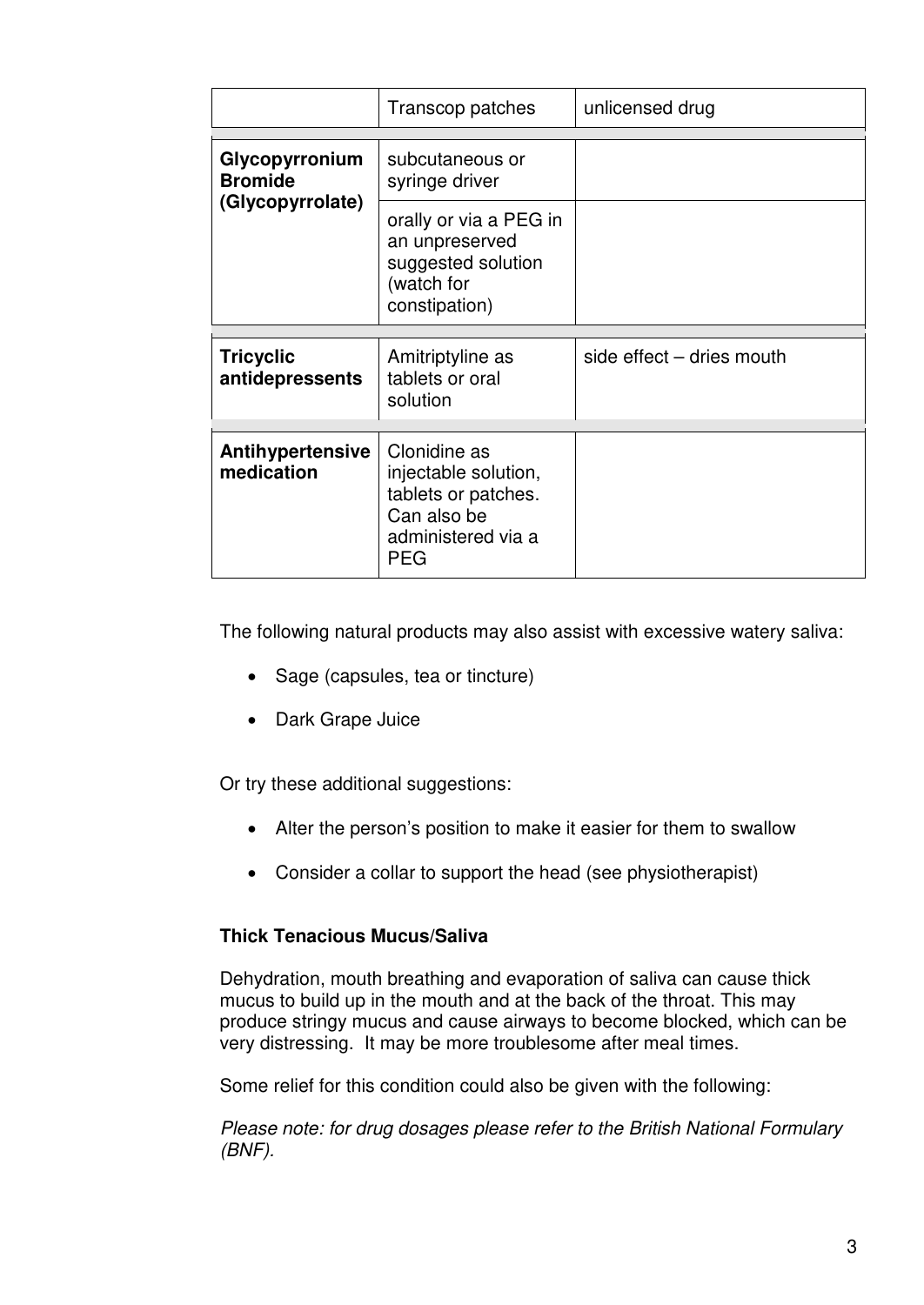| <b>Medication</b>                                                        | <b>Application</b>                                    | <b>Comments</b>                                                                                                                                                                                                                                                                                       |
|--------------------------------------------------------------------------|-------------------------------------------------------|-------------------------------------------------------------------------------------------------------------------------------------------------------------------------------------------------------------------------------------------------------------------------------------------------------|
| <b>Beta blockers</b>                                                     | Propranolol and<br>metoprolol                         | in tablet form (there is limited<br>evidence that beta blockers may<br>reduce secretions)                                                                                                                                                                                                             |
| <b>Mucolytics</b><br>These break<br>down protein in<br>mucoid secretions | Carbocisteine -<br>'mucodyne'                         | as capsules or oral liquid                                                                                                                                                                                                                                                                            |
|                                                                          |                                                       | non-NHS                                                                                                                                                                                                                                                                                               |
|                                                                          | Potassium iodide<br>SSK <sub>1</sub>                  | as drops in water and may take<br>1-2 weeks to be effective                                                                                                                                                                                                                                           |
|                                                                          | <b>Bromelaine</b>                                     | non-prescription, from health<br>food stores                                                                                                                                                                                                                                                          |
|                                                                          | Papain tablets or<br>Papaya plus (or<br>papaya fruit) | From health food stores. Take all<br>papaya derived treatments at<br>time of day when mucus is most<br>troublesome. An enzyme in<br>papaya helps to break down the<br>protein in tenacious saliva,<br>helping to lift it from the mouth.<br>Wipe around mouth to dilute<br>saliva or drink the juice. |

The following may also assist with Thick Tenacious Mucus/Saliva:

- Meat tenderiser powder, available from supermarkets, to help break down mucus (mix with a little water and spread around the mouth and over the tongue)
- Rehydration Increase fluid intake, eg with jelly/ices
- Reduce intake of dairy products
- Reduce Alcohol/Caffeine
- Do not use Alcohol based mouthwashes (try 1 tsp salt/1tsp baking soda/4 cups of warm water as an alternative)

The following natural products are easily available and can help:

- Butter small amount in the mouth loosens adhering mucus
- Drink pineapple juice, papaya juice or other citrus juice before/with a meal (contains proteolytic enzyme ie Bromelaine) which helps to break down the protein in mucus)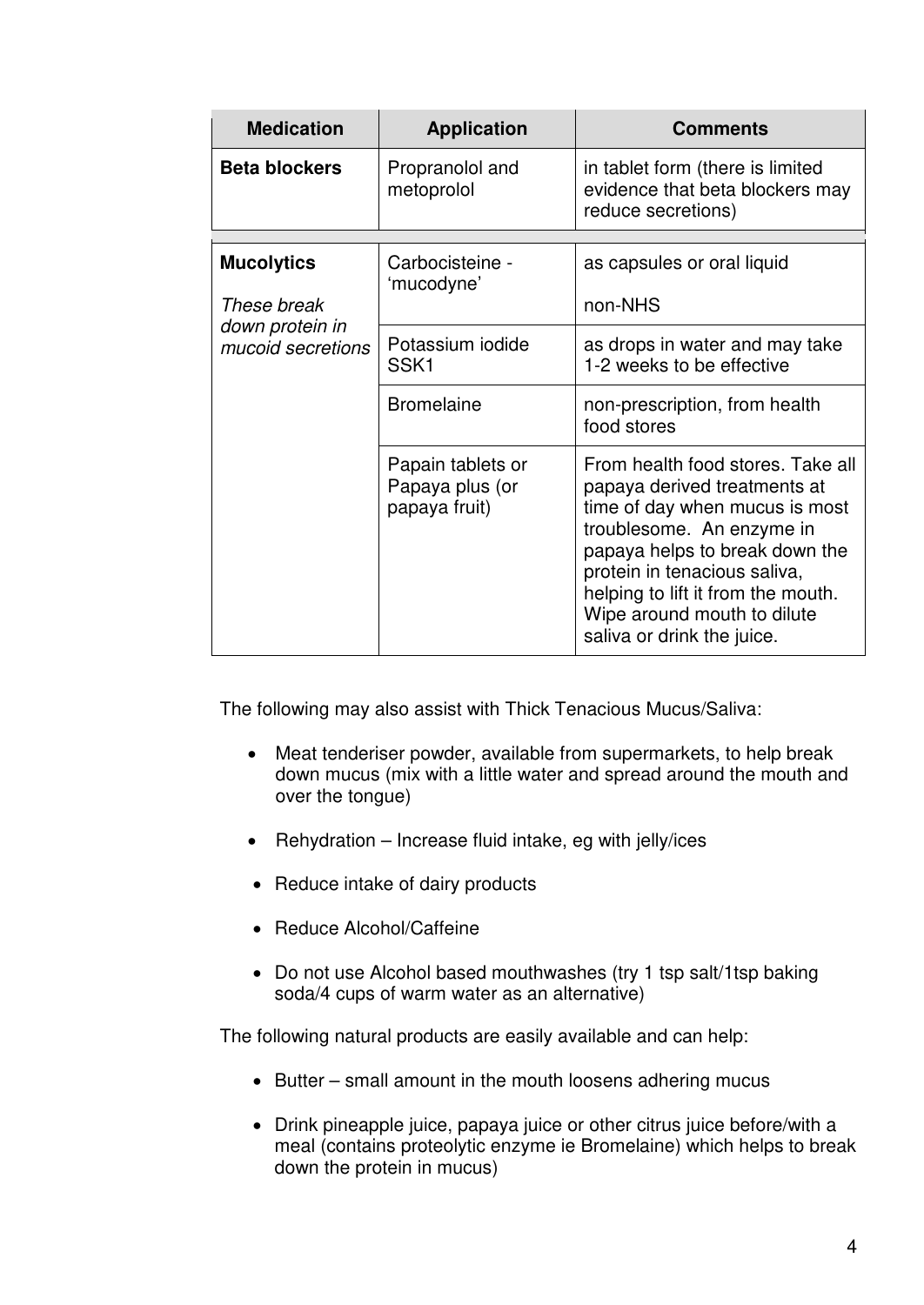• Suck sugar free citrus lozenges to encourage saliva production (if safe to do so).

## **Suction Pump**

A suction pump can help to remove mucus or food particles in the mouth or trapped at the back of the throat.

If suction pumps cannot be obtained via the GP or district nurse, they can be loaned from the MND Association. Ask the GP or district nurse to contact Equipment Loan on 01604 611802 (note: instruction for use will provided by a nurse or physiotherapist).

## **Dry Mouth**

Preparations such as Oralbalance saliva replacement gel and Bioxtra gel or spray can help to relieve dry mouth. These also help to inhibit odour causing bacteria. Swab around the mouth before meals or at bedtime.

Increase fluid intake orally or through the PEG.

## **Steam Inhalation/humidification/nebulisers**

Decreases viscosity of mucus and can help to loosen secretions.

## **Relief of secretions**

With an ineffective cough, the following may help to remove secretions and reduce the occurrence of respiratory infections:

- a manually assisted cough
- the use of an ambubag
- breath stacking
- the use of a 'cough assist' machine

These therapies need to be taught by a physiotherapist. Assessment is available through a respiratory consultant.

# **Botulinum toxin (Botox)**

Botulinum toxin is a nerve toxin which can be injected into the submandibular salivary or parotid glands to control sialorrhoea (drooling). Studies have shown that intraglandular application may significantly decrease saliva production. It works by interrupting the messages from the nerves to the glands telling them to secrete. Effects from a single dose can last up to three months. It can cause side effects such as swallowing problems, but is considered relatively safe.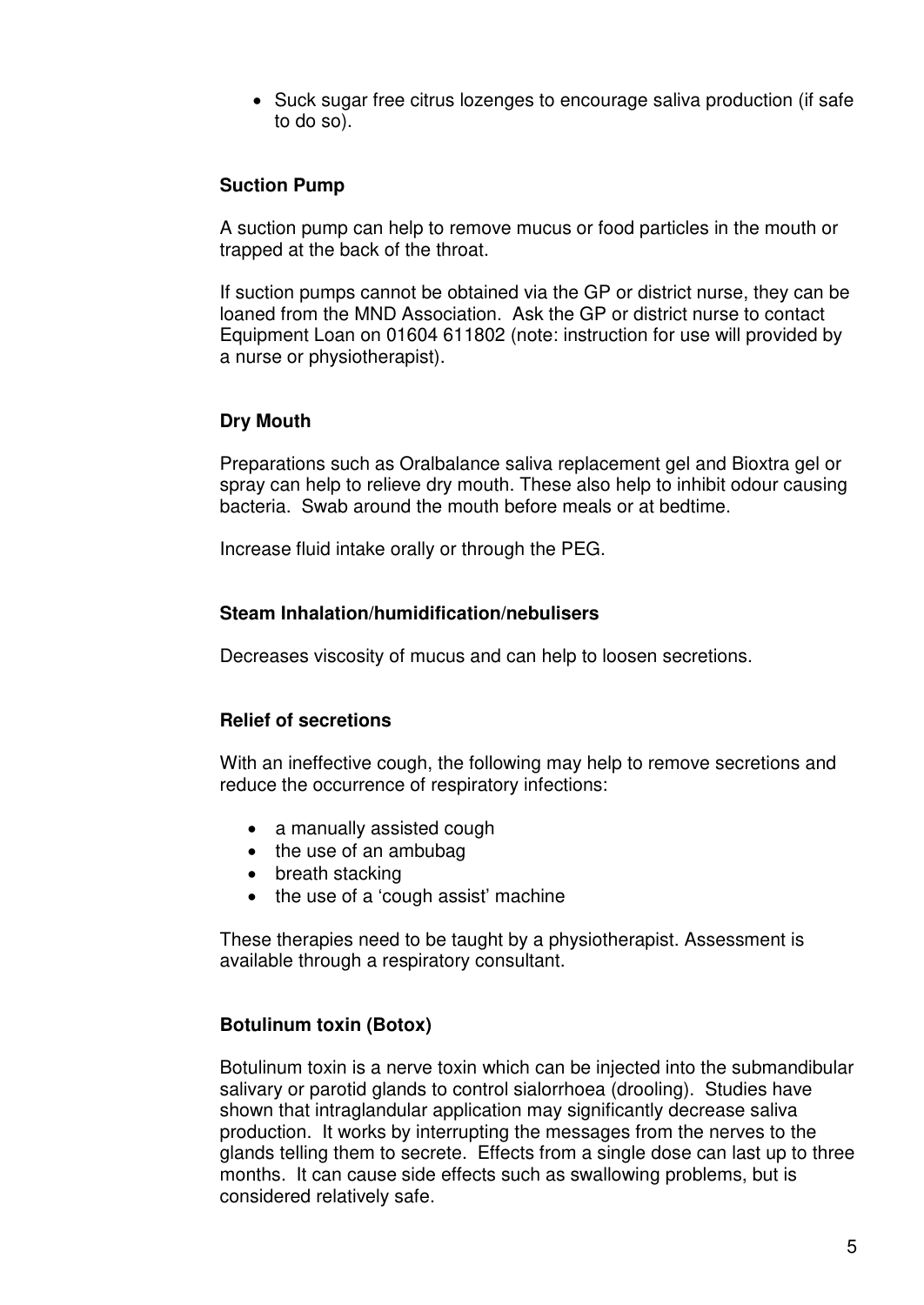## **Radiotherapy**

Radiotherapy is the use of X-rays to destroy part of the salivary glands. The effect can be temporary or permanent depending on the amount of X-rays used. Neppelberg et al (2007) found that single-dose radiotherapy significantly reduced sialorrhea and is an effective and safe palliative treatment in patients with ALS.

## **Saliva reduction studies**

A list of saliva reduction studies can be found on the MND Association's website, (see the end of this sheet for contact details).

## **Reference List**

Lucas V et al (1998) *Use of enteral glycopyrrolate in the management of drooling*. Palliat. Med. May:12(3):207-8

Blasco PA and Stansbury JCK (1996) *Glycopyrrolate treatment of chronic drooling*. Archives of Paediatrics and Adolescent Medicine. 150:932-935

Newall Anthony R. et al (1996) *The control of oral secretions in bulbar ALS/MND*. Journal of the Neurological Sciences (Canada), supplement to Vol 139, (pilot study, 75% success rate on 16 pts.)

Zalin H, Cooney TC (1974) *Chorda tympani neurectomy - a new approach to submandibular salivary obstruction*. Br J Surg 61:391-394.

Geiss R, et al (1999) *Injections of botulinum toxin A into the salivary glands improve sialorrhoea in amyotrophic lateral sclerosis.* Neurol. Neurosurg Psychiatry 2000; 69;121-123

Shetty S, et al (2006) Botulinum toxin type-A (Botox A) *Injections for treatment of sialorrhoea in adults: a New Zealand study*. Journal of the New Zealand Medical Association Vol 119 No 1240

## **Further Reading**

Talmi Y P et al (1989) *Reduction of salivary flow in Amyotrophic Lateral Sclerosis with Scopoderm TTS*. Head Neck. Nov-Dec: VII (6).

Pinto Pereiro LM Dr (1996) *Atropine: Practical Procedures: The University of the West Indies* Issue 6 (1996) Article 5

British National Formulary (BNF) British Medical Association. Royal Pharmaceutical Society of Great Britain.

Postma AG, Heesters M, van Laar T. *Radiotherapy to the salivary glands as treatment of sialorrhea in patients with parkinsonism*. MOV Discord. 2007; 22:2430-2435